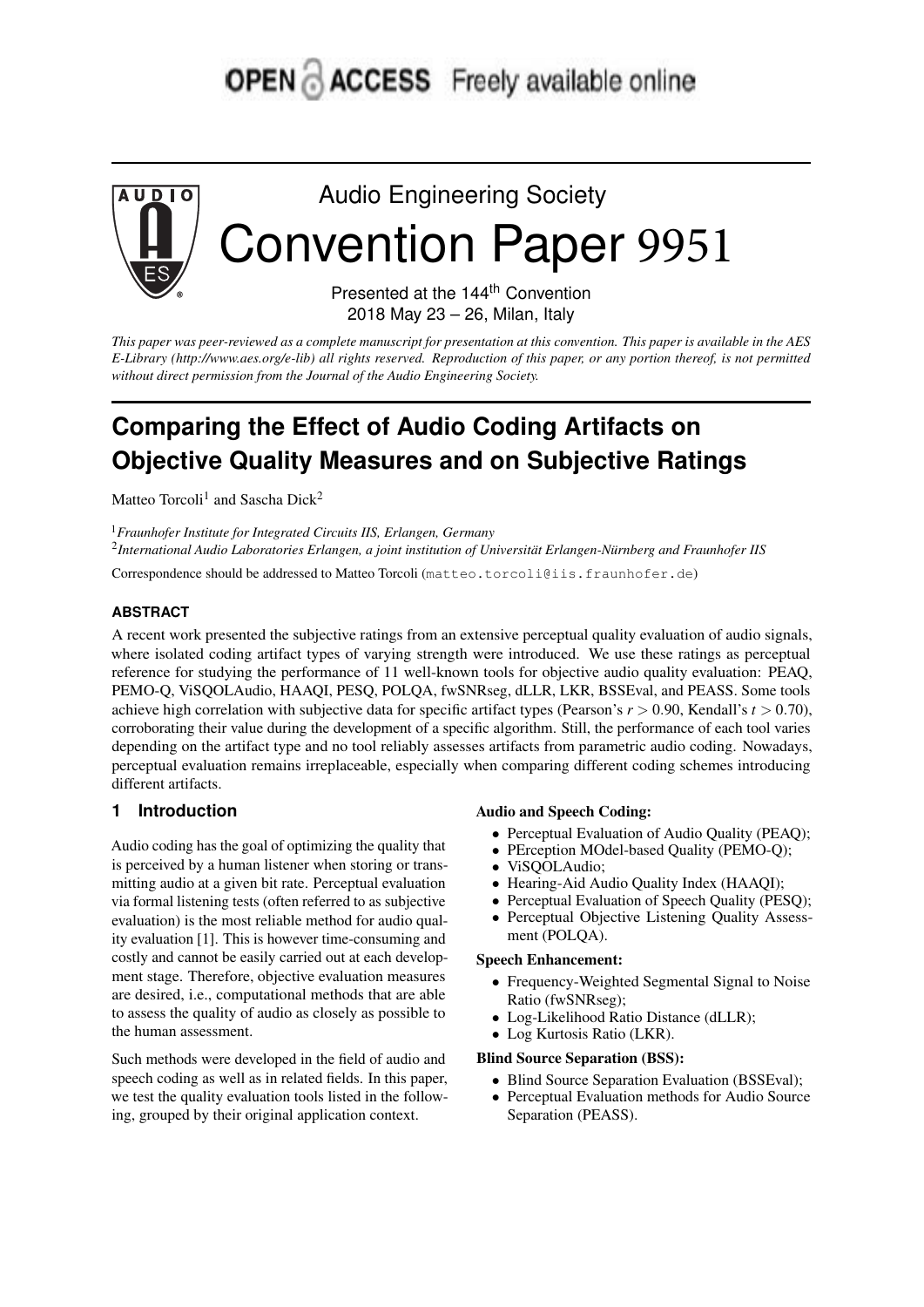In [2], extensive subjective data was gathered via listening test. Subjects assessed the quality of signals that were distorted in a controlled fashion with different monaural coding artifacts. Here these ratings averaged over the subjects are used as perceptual reference in order to study the performance of 11 well-known objective evaluation tools on distinct, isolated artifact types.

To the best of our knowledge, this is the most extensive investigation of state-of-the-art objective measures published so far.

# **2 Related Works**

An overview over typical audio coding artifacts is given in [3] and [4]; a selection of audio examples for educational purposes is also presented in [3].

Controlled degradation of audio signals is used in [5–7]. In [5] a set of basic distortions are used to simulate potential degradations in dialog enhancement services. Their effect on eight quality metrics is studied by means of a so-called response score and without comparing against subjective ratings. The performance of the objective measures are found to be highly dependent on the distortion type. In [6] a set of degradations is proposed, their implementation is made available, and they are used for studying the robustness of music processing algorithms. In [7] the focus is on BSS: different levels of interfering sources, additive Gaussian noise, and musical noise are simulated and evaluated via a listening test. The subjective results are compared with the objective metrics of BSSEval.

The correlation between objective measures and subjective ratings is studied by many authors, especially in the field of speech enhancement. In [8] PESQ is shown to yield good correlation for enhanced speech; dLLR and fwSNRseg perform nearly as well at a fraction of the computational cost. In [9] PESQ and PEASS are identified as the best tools for predicting separated speech quality. PESQ exhibits good correlation also with the speech recognition rate [10–12]. More recently, [13] shows that Cepstral Distance (CD) and fwSNRseg exhibit good correlation with the perceived amount of reverberation, while no objective measure is found to correlate well with the overall perceived quality of dereverberated speech. In the BSS community, [14] finds a combination of PEAQ features to be the best predictor for the subjective quality of output signals of BSS. For coded audio, [15] proposes another combination of PEAQ features (together with an external feature, i.e., the energy equalization threshold).

# **3 Objective Measures**

This Section describes the investigated objective measures. Table 1 gives an overview of the considered metrics as well as the ranges and scales on which they are defined. All the considered measures are *intrusive* measures, i.e., they need as input a reference signal and the processed signal under test in order to quantify their (perceptual) difference.

Perceptual Evaluation of Audio Quality (PEAQ) [16] employs a peripheral ear model in order to calculate the basilar membrane representations of reference and test signal. Aspects of the difference between these representations are quantified by several features, i.e., the Model Output Variables (MOVs). Examples of MOVs are noise-to-mask ratio (NMR), bandwidth of the signal (BandwidthTest), average distorted block (ADB), average modulation difference (AvgModDiff), and RMS value of the averaged noise loudness (RmsNoiseLoud). By means of a neural network trained with subjective data, the MOVs are combined to give the main output that is referred to as Overall Difference Grade (ODG). The ODG estimates the Subjective Difference Grade (SDG) of a listening test carried out on coded audio signals via a five-grade impairment scale [17]. Hence, the ODG ranges from −4 (very annoying impairment) to 0 (imperceptible impairment). PEAQ can return ODG values slightly higher than 0, but they are here clipped to 0. A Basic and an Advanced version of PEAQ are defined. We compare the Basic version made available by the McGill University as MATLAB code [18] and both Basic and Advanced versions provided by gstPEAQ [19], referred to as gstBas and gstAdv, respectively. The individual MOVs of the Basic version are also investigated.

PErception MOdel-based Quality (PEMO-Q) [20] aims to be a general measure of audio quality effective for a wide range of types of signal and not only coded audio. Its design is founded on a single and coherent auditory model [21]. After time-alignment, the signals are transformed into the internal representations of the auditory model. The cross-correlation coefficient between the two representations is calculated and used as a measure of the perceived similarity, i.e., the Perceptual Similarity Measure (PSM). A regression function based on subjective data is then applied to map the PSM to the ODG. In [20], PEMO-Q is shown to outperform PEAQ. We use the demo version of this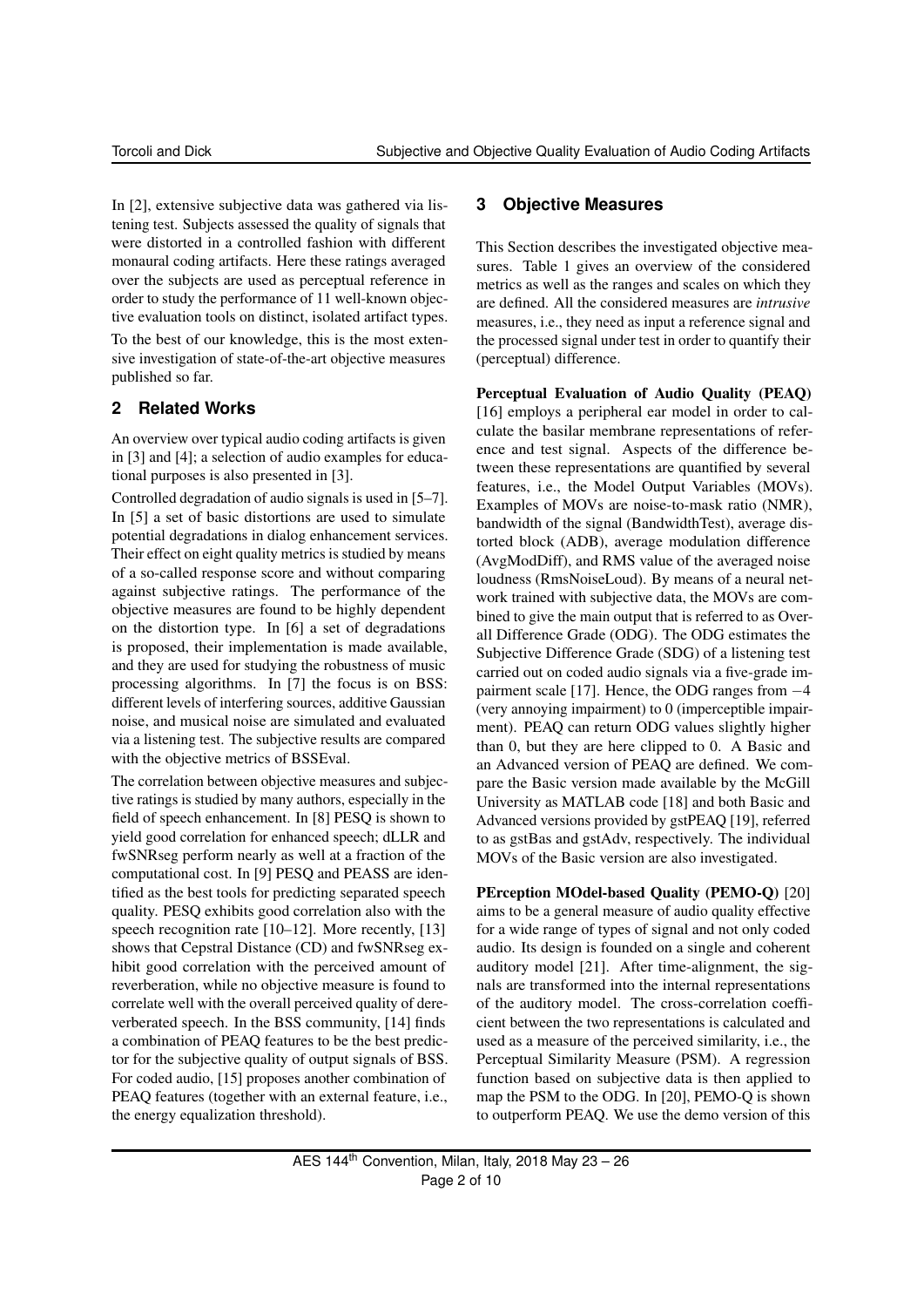| <b>Measure</b>                      | Worst<br>score | <b>Best</b><br>score | <b>Scale</b>       |
|-------------------------------------|----------------|----------------------|--------------------|
| (PEAO)<br><b>ODG</b><br>and PEMO-O) | $-4.0$         | $0(*)$               | Five-grade [17]    |
| ViSOOLAudio                         | $\Omega$       | 1.0                  |                    |
| <b>HAAOI</b>                        | 0              | 1.0                  |                    |
| <b>PESO</b>                         | 1.0            | 4.64                 | MOS [27]           |
| <b>POLQA</b>                        | 1.0            | 4.75                 | MOS [27]           |
| fwSNRseg                            | $-10$          | 35                   | dB                 |
| $d$ LLR                             | 2.0            | 0                    |                    |
| <b>LKR</b>                          | $0.3$ $(*)$    | $0(*)$               |                    |
| <b>SAR</b>                          | $-10(*)$       | $50(*)$              | dВ                 |
| <b>APS</b>                          |                | 100                  | <b>MUSHRA [28]</b> |

Table 1: Measures' ranges and scales. Values limited in this work are indicated by (\*).

measure [22]: higher accuracy should be achieved by the full version.

ViSQOLAudio [23] is a metric designed for music encoded at low bitrates developed from Virtual Speech Quality Objective Listener (ViSQOL). Both metrics are based on a model of the peripheral auditory system to create internal representations of the signals called neurograms [24]. These are compared via an adaptation of the structural similarity index, originally developed for evaluating the quality of compressed images.

Hearing-Aid Audio Quality Index (HAAQI) [25] is an index designed to predict music quality for individuals listening through hearing aids. The index is based on a model of the auditory periphery [26], extended to include the effects of hearing loss. This is fitted to a database of quality ratings made by listeners having normal or impaired hearing. The rated signals feature musical content, modified by different types of processing found in hearing aids. Some of these processes are common also in audio coding. The hearing loss simulation can be bypassed and the index becomes valid also for normal-hearing people; we use HAAQI in this normal-hearing mode. Based on the same auditory model, the authors of HAAQI also proposed a speech quality index (HASQI) and a speech intelligibility index (HASPI): references are given in [25].

Perceptual Evaluation of Speech Quality (PESQ) [29–31] was designed for speech transmitted over telecommunication networks. Hence, the method comprises a pre-processing that mimics a telephone handset.

Measures for audible disturbances are computed from the specific loudness of the signals and combined in PESQ scores. From them a MOS score [27] is predicted by means of a polynomial mapping function. We use the wideband mode of the reference software [29].

Perceptual Objective Listening Quality Assessment (POLQA) [32–34] was developed as a "technology update" for PESQ and it was designed to predict the perceived overall speech quality of listening tests that comply with [27] or [35] (the test signals used in this work do not meet this requirement). POLQA operates in two modes: narrowband or superwideband. We use a proprietary implementation licensed from OPTICOM (Version 1.1 [32] and Version 2.4 [33, 34]) in the superwideband mode. Further improvements to POLQA are under development [36].

Frequency-Weighted Segmental Signal to Noise Ratio (fwSNRseg) [37] quantifies the ratio of the power of the reference signal and a noise signal that is obtained as the difference of the reference and the test signal. FwSNRseg is computed and weighted for each short time frame and for each subband of a filterbank with a critical-band spacing. The implementation in [38] is used, where the weights are computed from the subband-magnitude of the reference raised to the power of 0.2. This implementation limits the values in the range  $[-10, 35]$  dB before the time average.

Log-Likelihood Ratio Distance (dLLR) [39] is based on the assumption that, over short time intervals, speech can be represented by an all-pole model. Hence, Linear Prediction Coefficients (LPC) are computed for the test signal and the reference; the two LPC sets predict the reference with certain residual energies. dLLR is defined as the logarithm of the ratio of these residual energies. We employ the implementation in [38], where the distance is limited to 2 before averaging over time.

Log Kurtosis Ratio (LKR) is a measure of perceived musical artifacts caused by spectral holes or islands. It is calculated as the logarithm of the ratio of the spectral kurtosis after and before processing. LKR was observed to be related to the perception of musical noise in [40]. We do not assume any particular value distribution of the signal power spectra. Instead, the kurtosis is calculated statistically as per [41].

Blind Source Separation Evaluation (BSSEval) [42, 43] is a multi-criteria performance evaluation toolbox. A target source signal is assumed to be estimated from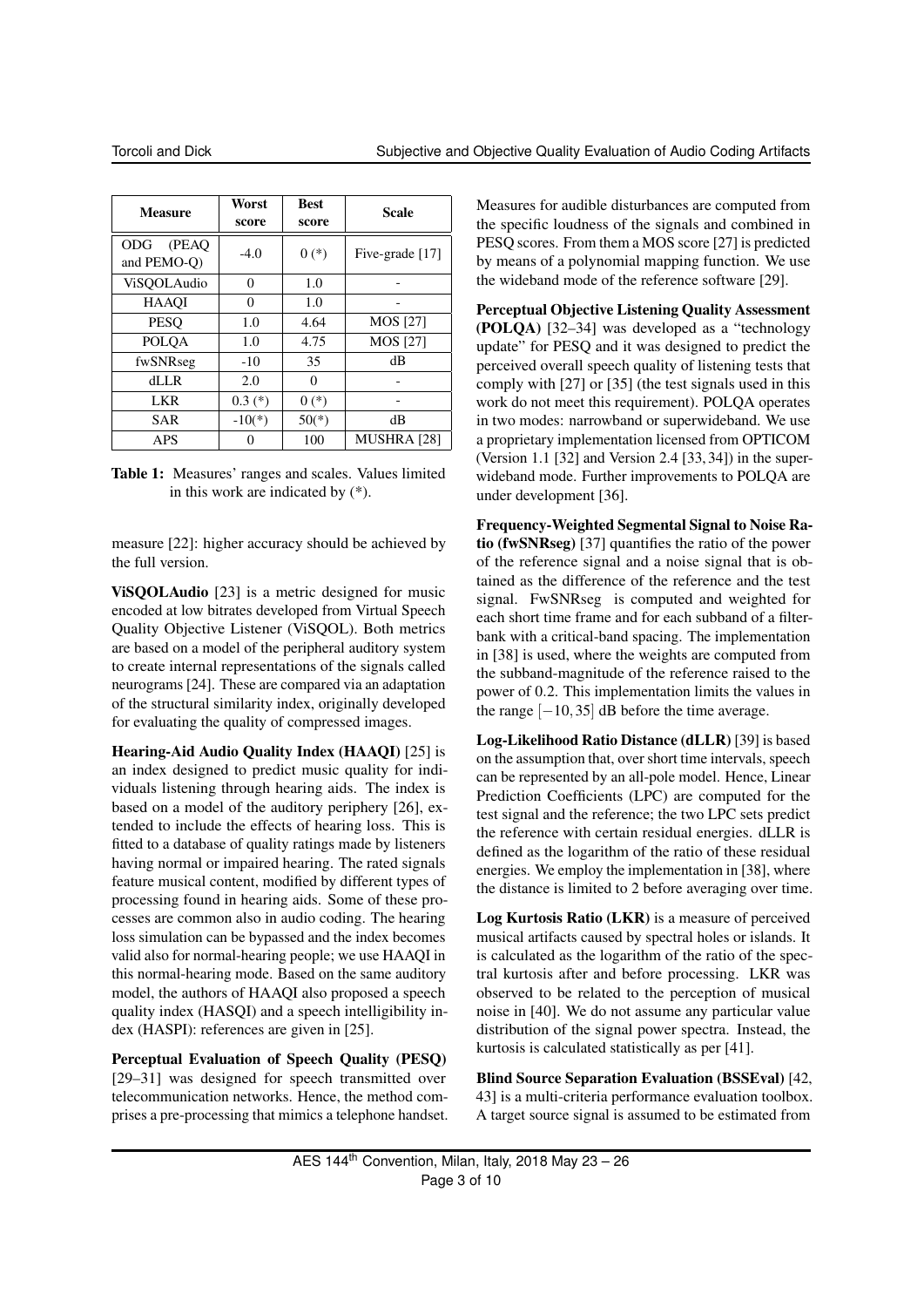a mixture of multiple sources. The estimated signal is decomposed by an orthogonal projection into target signal component, interference from other sources, artifacts, and spatial distortion. Metrics are computed as energy ratios of these components and expressed in dB. Herein, Source to Artifact Ratio (SAR) is of interest, i.e., the metric specific to introduced artifacts.

Perceptual Evaluation methods for Audio Source Separation (PEASS) [44] was designed as a perceptually motivated successor of BSSEval. The estimated target signal is decomposed by a projection that is carried out on time segments and with a gammatone filterbank. PEMO-Q [20] is used to provide multiple features. Estimates for four perceptual scores are obtained from these features using a neural network trained with subjective ratings. Herein, Artifact-related Perceptual Score (APS) is considered, i.e., the metric that evaluates the presence of computational artifacts.

Calculating PEASS takes exceptionally long: roughly 3 times as long as HAAQI, 10 times as long as PEMO-Q and BSSEval, 15 times as long as POLQA and PEAQ, and  $40 - 100$  times as long as the remaining tools.

## **4 Audio coding artifacts**

The work in [2] presented methods on how to generate coding artifacts in an isolated and controllable fashion, by forcing audio encoders into controlled, sub-optimal operating modes. The following artifact types were proposed:

- Spectral holes or islands (SH) (also known as birdies or musical noise);
- Bandwidth limitation (BL);
- Pre-echoes (PE);
- Tonality or harmonicity mismatch (TM);
- Unmasked noise (UN)
	- (i.e., noise substitution in high frequencies).

Out of these artifacts, SH and BL are caused by quantizing spectral parts to zero in transform based audio coders (e.g., MP3, AAC). Relatedly, PE are introduced by temporally smeared quantization noise.

Modern coders apply parametric coding for bandwidth extension (e.g., HE-AAC), which aims at recreating the perceptual properties of the higher frequencies, rather than waveform preserving coding. For a badly parametrized bandwidth extension, TM and UN artifacts can occur. For the generation of those artifacts,

| Artifact    | <b>Control</b>                | <b>Quality Levels</b> |     |           |           |     |
|-------------|-------------------------------|-----------------------|-----|-----------|-----------|-----|
| <b>Type</b> | Parameter                     | 01                    | O2  | <b>O3</b> | <b>O4</b> | Ο5  |
| <b>SH</b>   | hole prob. $\lceil \% \rceil$ | 70                    | 50  | 30        | 20        | 10  |
| BL          | freq. [kHz]                   | 3.5                   | 7.0 | 10.5      | 12.0      | 15  |
| PE.         | bitrate [kbps]                | 24                    | 48  |           | 96        | 128 |
| TM          | freq. [kHz]                   | 3.0                   | 7.0 | 9.0       | 10.5      | 12  |
| UN          | freq. [kHz]                   | 3.0                   | 7.0 | 9.0       | 10.5      | 12  |

Table 2: Parameters used for artifact generation [2].

the high frequency part of the spectrum has been replaced either by a scaled copy of the lower part of the spectrum for TM or random noise of the same spectral envelope for UN.

Five distinct quality levels for each distortion were selected: they are summarized in Table 2.

# **5 Subjective Data**

As perceptual reference ratings we consider the average over the listeners of the ratings gathered via the listening test described in [2]. Eight items were generated in the five quality levels for each of the five artifact types. MUSHRA listening tests [28] were performed with 16 expert normal-hearing listeners (after post-screening). This resulted in 3200 individual item scores and 200 average scores, which showed a wide coverage of the quality scale, from poor to excellent. The test was divided into 4 to 5 sessions to avoid listener fatigue.

The test items were between 3 and 10 seconds long and contained mostly music. They featured excerpts of isolated instruments (e.g., solo violin, glockenspiel, castanets), instrumental ensembles (e.g., orchestral or pop music) and few pieces containing human voice, singing or talking, with or without accompaniment. Note that the focus on musical content is disadvantageous for the measures designed for the evaluation of speech quality.

As some artifacts affect differently certain types of signals, disjunct sets of items for different artifacts were selected. The set of test items included stereo recordings, however spatial artifacts concerning the stereo image were not included in the selected artifacts, so monaural quality measurements are applicable.<sup>1</sup> An analysis of variance (ANOVA) of the obtained subjective data is carried out in [2].

<sup>1</sup>Please note that independent generation of monaural artifacts (e.g. spectral holes) can still affect the perceived stereo image.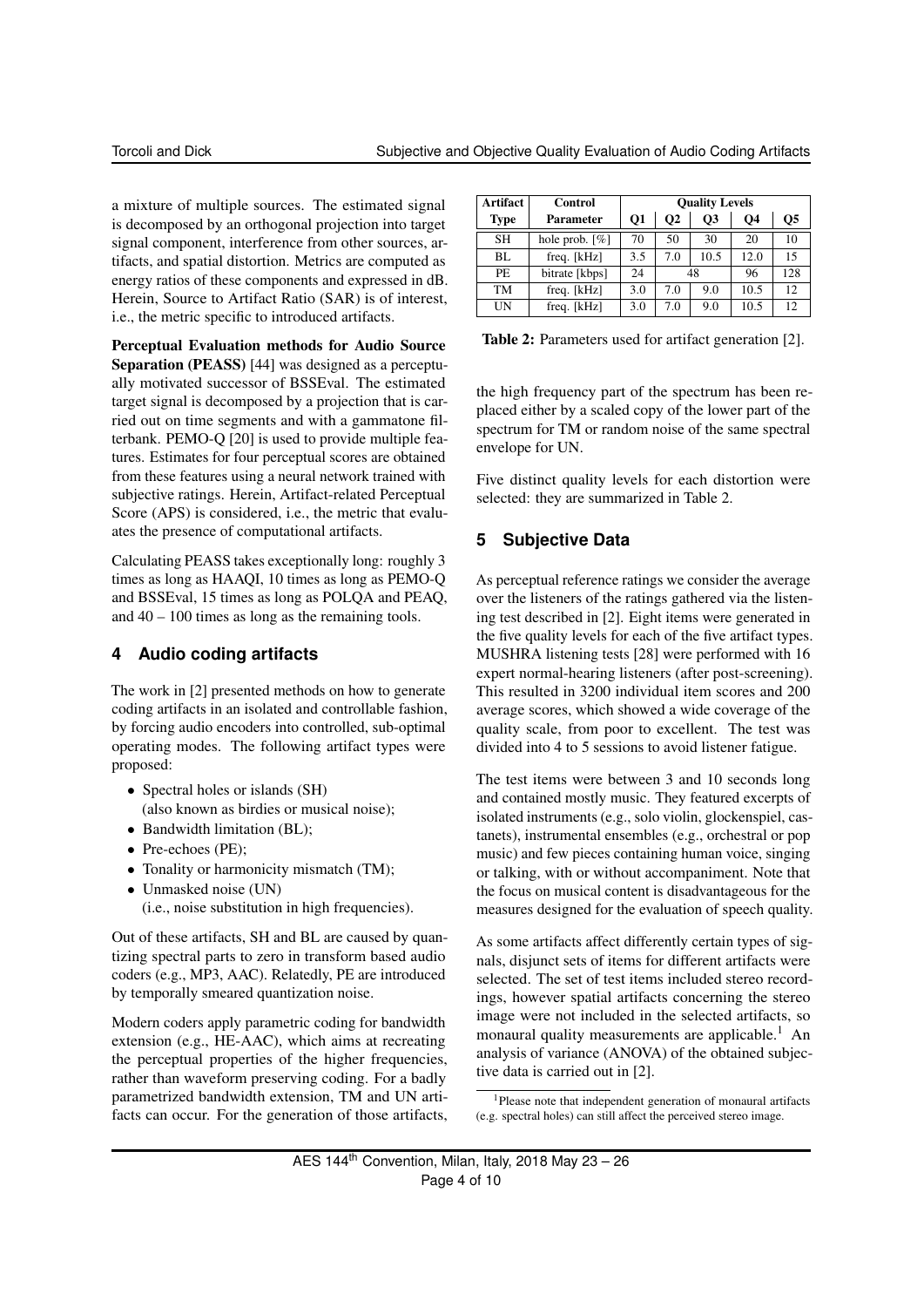Torcoli and Dick Subjective and Objective Quality Evaluation of Audio Coding Artifacts

| abs(r)   abs(t)        | <b>Birdies</b> | Bandwidth<br>limitation | Pre-echoes       | Tonality<br>mismatch | Unmasked<br>noise | Mean         |
|------------------------|----------------|-------------------------|------------------|----------------------|-------------------|--------------|
| Select best MOV        | 0.75<br>0.92   | $0.98 \mid 0.77$        | $0.97 \mid 0.78$ | 0.81<br>0.74         | 0.81<br>0.68      | 0.74<br>0.90 |
| <b>ADB</b> McGill      | 0.92<br>0.75   | $0.96 \mid 0.85$        | $0.93 \mid 0.74$ | 0.64<br>0.53         | $0.73 \mid 0.55$  | 0.84<br>0.68 |
| <b>HAAOI</b>           | 0.88<br>0.71   | $0.80 \mid 0.59$        | 0.92<br>0.73     | 0.68<br>0.42         | $0.76 \mid 0.51$  | 0.59<br>0.81 |
| <b>ODG McGill</b>      | 0.46<br>0.31   | $0.95 \mid 0.84$        | $0.89 \mid 0.65$ | 0.84<br>0.64         | 0.73<br>0.53      | 0.59<br>0.77 |
| ODG gstBas             | 0.47<br>0.33   | $0.95 \mid 0.84$        | 0.89<br>0.64     | 0.84<br>0.64         | 0.73<br>0.52      | 0.59<br>0.77 |
| ODG gstAdv             | 0.49<br>0.30   | $0.91 \mid 0.78$        | 0.91<br>0.70     | 0.77<br>0.58         | 0.53<br>0.76      | 0.58<br>0.77 |
| <b>PESO</b>            | 0.74<br>0.58   | $0.67 \mid 0.62$        | 0.82<br>0.75     | 0.77<br>0.47         | $0.78 \mid 0.53$  | 0.76   0.59  |
| ViSOOLAudio            | 0.70<br>0.52   | 0.79<br>$\vert 0.61$    | 0.88<br>0.62     | 0.75<br>0.50         | $0.69 \mid 0.46$  | 0.76<br>0.54 |
| APS (PEASS)            | 0.95<br>0.86   | $0.84 \mid 0.72$        | 0.51<br>0.41     | $0.87 \mid 0.59$     | $0.59 \mid 0.41$  | 0.75<br>0.60 |
| ODG PEMO-O             | 0.77<br>0.93   | $0.82 \mid 0.85$        | 0.68<br>0.58     | 0.62<br>0.39         | $0.49 \mid 0.38$  | 0.71<br>0.59 |
| POLQA V <sub>1.1</sub> | 0.81<br>0.67   | 0.79<br>0.61            | 0.32<br>0.21     | 0.73<br>0.41         | $0.68 \mid 0.43$  | 0.67<br>0.47 |
| SAR (BSSEval)          | 0.34<br>0.28   | 0.77<br>0.91            | $0.66 \mid 0.55$ | 0.53<br>0.36         | $0.52 \mid 0.37$  | 0.59<br>0.47 |
| POLQA V2.4             | 0.81<br>0.67   | 0.39<br>0.56            | 0.16<br>0.44     | 0.47<br>0.36         | 0.60<br>0.19      | 0.58<br>0.35 |
| fwSNRseg               | 0.71<br>0.52   | 0.89<br>0.80            | 0.66<br>0.49     | 0.09<br>0.05         | $0.38 \mid 0.24$  | 0.54<br>0.42 |
| dLLR                   | 0.02<br>0.03   | 0.58<br>0.67            | 0.85<br>0.57     | 0.13<br>0.02         | 0.12<br>0.03      | 0.36<br>0.25 |
| <b>LKR</b>             | 0.09<br>0.31   | 0.41<br>0.33            | 0.04<br>0.05     | 0.13<br>0.01         | 0.22<br>0.13      | 0.22<br>0.12 |

Table 3: Absolute value of the Pearson's correlation *r* and of the Kendall's rank correlation *t* for the individual distortions and mean values. Measures are in order of decreasing mean |*r*| from top to bottom.

#### **6 Results**

#### **6.1 Correlation performance**

The quality scores given by the objective measures are compared with the mean MUSHRA scores. Absolute Pearson's linear correlation coefficient *r* and Kendall's rank correlation coefficient *t* are used as performance criteria: they are listed in Table 3. The table also shows "Select best MOV", i.e., the MOV from Basic PEAQ (McGill implementation) that correlates best with subjective ratings for each distortion type. This MOV is shown in the upper-right subplot of Figs.  $1 - 5$ . Moreover, the ADB is shown: this MOV correlates best with subjective ratings on average.

Figs.  $1 - 5$  depict the detailed results: the mean MUSHRA scores (x-axis) are plotted against the objective quality scores (y-axis). The colors of the circles depict the different quality levels (Table 2). Each dashed line connects the circles related to the same item, on which the different quality levels were applied. The title of each subplot reports the name of the measure together with the Pearson's and Kendall's correlation coefficients. Both correlation coefficients are calculated without considering the reference unprocessed signals (depicted with black circles).

#### **6.2 Discussion**

Considering the final output of the evaluation tools, the best average correlations are achieved by HAAQI  $(|r| = 0.81, |t| = 0.59$  and the ODG as estimated by **PEAQ**<sup>2</sup> (| $r$ | = 0.77, | $t$ | = 0.59). HAAQI was specifically designed for music quality and PEAQ was designed for the assessment of audio coding, i.e., both fit well our test signals. Moreover, HAAQI and PEAQ perform particularly well for pre-echoes and bandwidth limitation, which are classical distortions both in hearing aids and audio coding. However, only modest correlation is exhibited by HAAQI and PEAQ in the case of tonality mismatch and unmasked noise, i.e., the distortions simulating suboptimal parametric coding of the higher frequency bands. While this could be not relevant in hearing aids, it is a critical aspect in audio coding. Only moderate correlation is exhibited even by the the best MOV of PEAQ, suggesting that a MOV reliably detecting these kinds of distortion is missing. In fact, no codec using this kind of technique was among the codecs used for the development of PEAQ, completed in 2001. Parametric bandwidth extension became more customary only later,

<sup>&</sup>lt;sup>2</sup>The 3 implementations of PEAQ (gstBas, gstAdv, McGill) show very similar performance. They are here generally referred to as PEAQ. The coefficients obtained for McGill are reported in the text.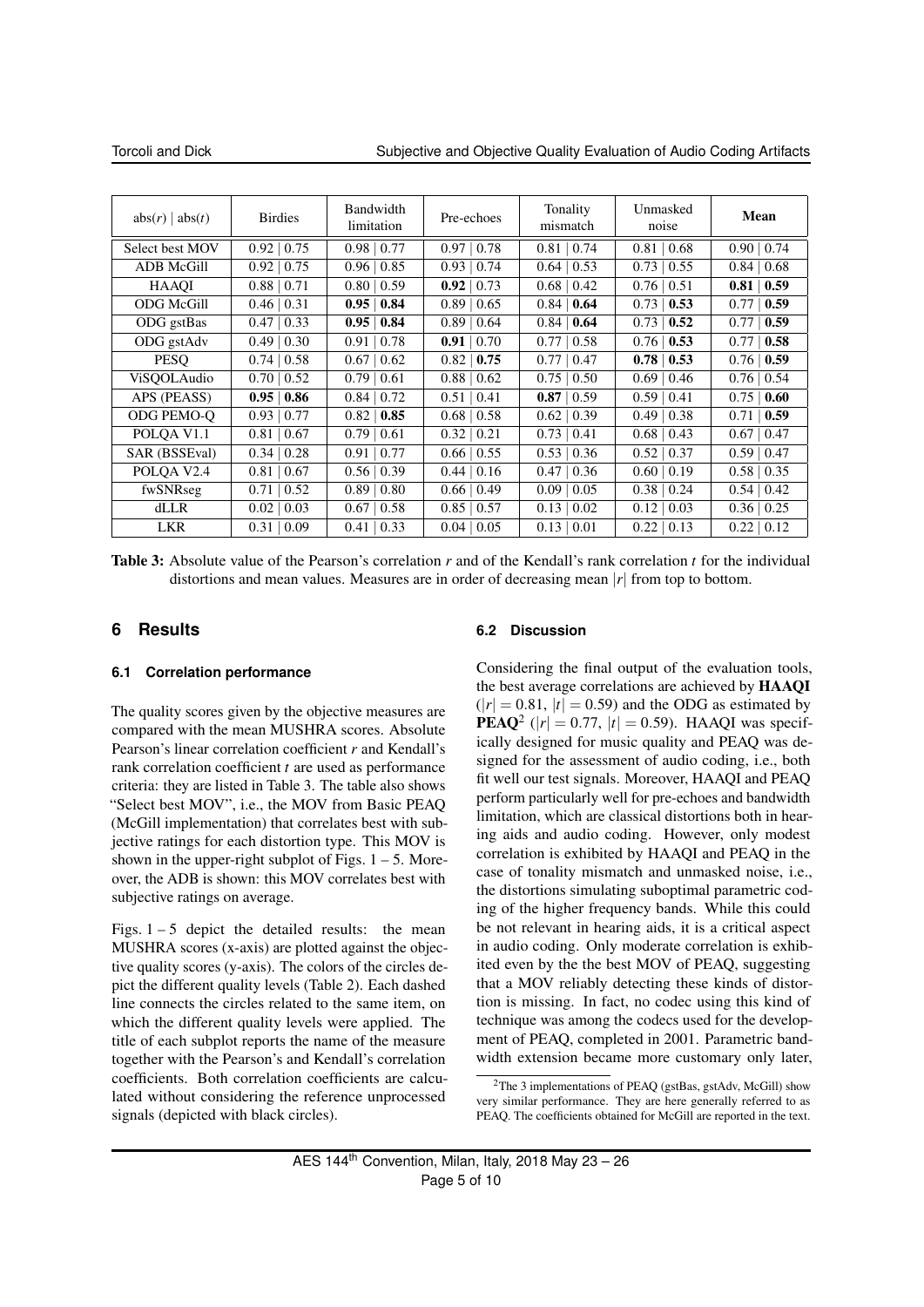e.g., with HE-AAC (using Spectral Band Replication) that was standardized in 2003 [45]. Interestingly, the performance of PEAQ is underwhelming for birdies  $(|r| = 0.46, |t| = 0.31)$ , while internal PEAQ MOVs such as ADB still show high correlation coefficients  $(|r| = 0.92, |t| = 0.75)$ , suggesting that they are not sufficiently reflected in the combined ODG. In fact, a single PEAQ MOV, i.e., ADB shows higher average performance than the final ODG for our data. Moreover, mean correlation coefficients  $|r| = 0.90$  and  $|t| = 0.74$ can be achieved by just selecting the best MOV for each distortion. This can be obtained "manually" if a developer knows the system under test and the most relevant distortion that can appear. In this direction, Figs. 1-5 work as look-up tables for the best MOV in each case (upper-right subplots).

PESQ is the third best performing tool on average  $(|r| = 0.76, |t| = 0.59)$ , in spite of the fact that it was designed for speech quality, while most of our test items consist of musical content. Still, Figs.  $1 - 5$  show a saturation effect, i.e., scores close to the maximum are often obtained already for the middle quality levels.

**ViSQOLAudio** achieves average Pearson's  $|r| = 0.76$ , similarly to PEAQ and PESQ, even if it does not exhibit the best  $|r|$  for any of the artifact type. However, the absolute quality ranking across items is often wrong: similar scores are assigned to the low quality level of one item and the high quality level of a different item, resulting in the lower Kendall's  $|t| = 0.54$ .

APS shows moderate average performance. Especially good performance is observed for birdies ( $|r| = 0.95$ ,  $|t| = 0.86$ , which is an important distortion in BSS. APS also exhibits the highest Pearson's |*r*| for tonality mismatch. However, Pearson's |*r*| shows here its limitations as it ignores the saturation effect exhibited by APS. Fig. 4 shows that the most promising measure in this case is NMR, as unveiled by Kendall's  $|t| = 0.74$ and, in this regard, PEAQ has the best performing final output, albeit achieving only Kendall's  $|t| = 0.64$ .

PEMO-Q-based ODG performs well only for birdies  $(|r| = 0.93, |t| = 0.77)$  and bandwidth limitation  $(|r| = 0.82, |t| = 0.85)$ . Yet, for bandwidth limitation PEMO-Q saturates on quality level 3, i.e., similar quality is measures for crossover frequencies  $>= 10.5$  kHz.

As far as POLQA is concerned, related literature shows that V2.4 improves on V1.1 [34] and that both versions improve on PESQ [32] for speech signals perceptually

assessed in tests such as [27] and [35]. Interestingly, the opposite trend is observed for our data. We suspect that the measure evolved improving the accuracy for a specific case, while losing in generality and robustness if applied to another context. Moreover, the fact that PESQ and POLQA are designed for speech is evident considering that they saturate after the second quality level for bandwidth limitation. The crossover frequency of this level is 7.0 kHz, i.e., already including the most important frequency range of speech.

Finally, the lowest correlation coefficients are obtained for the simplest measures that comprise only little psycho-acoustical knowledge (fwSNRseg) or none at all (SAR, dLLR, and LKR). LKR is meant for birdies. A closer analysis of this case (bottom left subplot in Fig. 1) shows that LKR performs well in detecting the relative quality level ranking for individual items, but the absolute LKR value obtained across different items cannot be compared directly.

#### **7 Conclusion**

Eleven well-known tools for the objective evaluation of audio quality were applied to 200 signals created by introducing monaural coding artifacts with controlled strength within a large quality range. Reliable subjective ratings were available and used in order to assess the performance of the tools.

The results show that the performance of each tool depends on the artifact type, as also found in [5]. The quality of specific artifacts is estimated accurately by specific tools (Pearson's  $|r| > 0.90$ , Kendall's  $|t| > 0.70$ ). On average, the highest correlation is exhibited by single MOVs of PEAQ, followed by HAAQI and the main output of PEAQ. Lower correlation is observed for artifacts simulating suboptimal parametric bandwidth extension, i.e., unmasked noise and tonality mismatch. This confirms that the measures can predict the quality of artifacts they have been modeled or trained towards, but fail to generalize and predict the quality of unknown artifacts. State-of-the-art objective measurements can be a powerful tool when the expected artifact characteristics are known and comparable for different working points, e.g., when developing a specific algorithm.

Still, objective measurements cannot be expected to produce reliable results when comparing different coding schemes, potentially introducing different artifacts. Nowadays, subjective evaluation remains the most reliable method for the assessment and comparison of the perceptual quality of generalized audio codecs.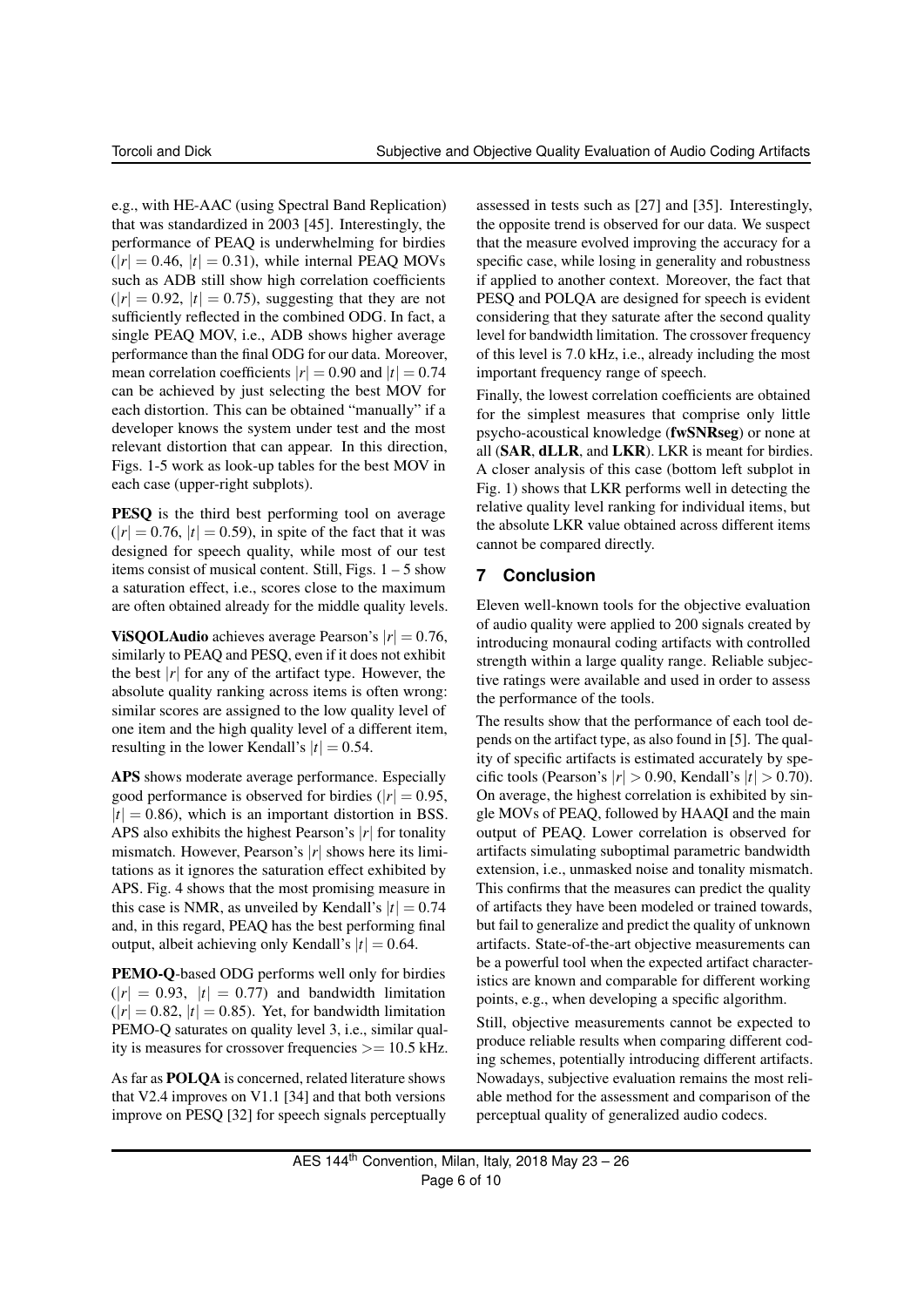

Fig. 1: Artifact type: birdies. Mean MUSHRA scores (x-axis) against objective measures (y-axis). The colors of the circles depict the different quality levels. Dashed lines connect the circles related to the same items.



Fig. 2: Artifact type: bandwidth limitation.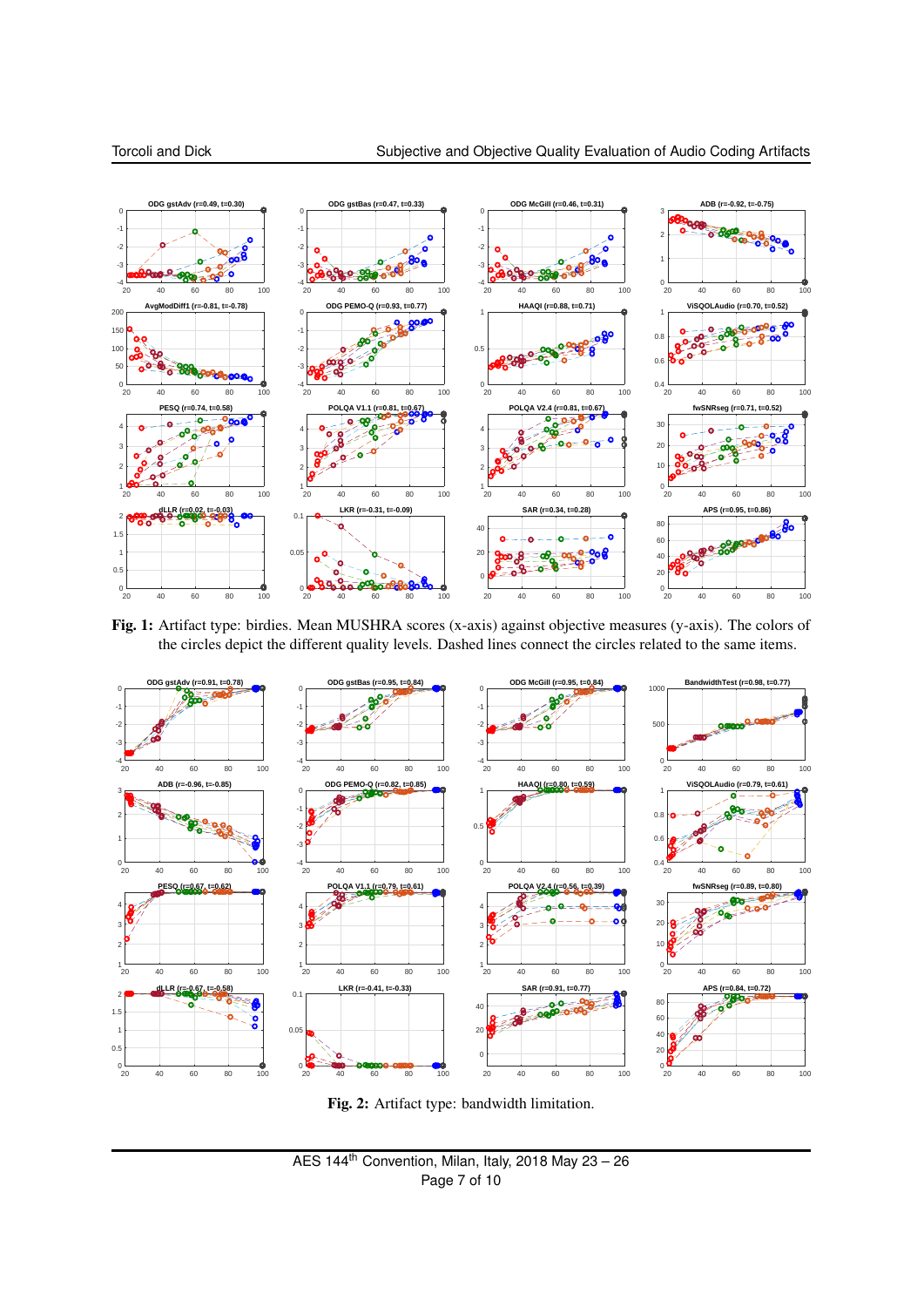

Fig. 3: Artifact type: pre-echoes. Mean MUSHRA scores (x-axis) against objective measures (y-axis). The colors of the circles depict the different quality levels. Dashed lines connect the circles related to the same items.



Fig. 4: Artifact type: tonality mismatch.

AES 144<sup>th</sup> Convention, Milan, Italy, 2018 May  $23 - 26$ Page 8 of 10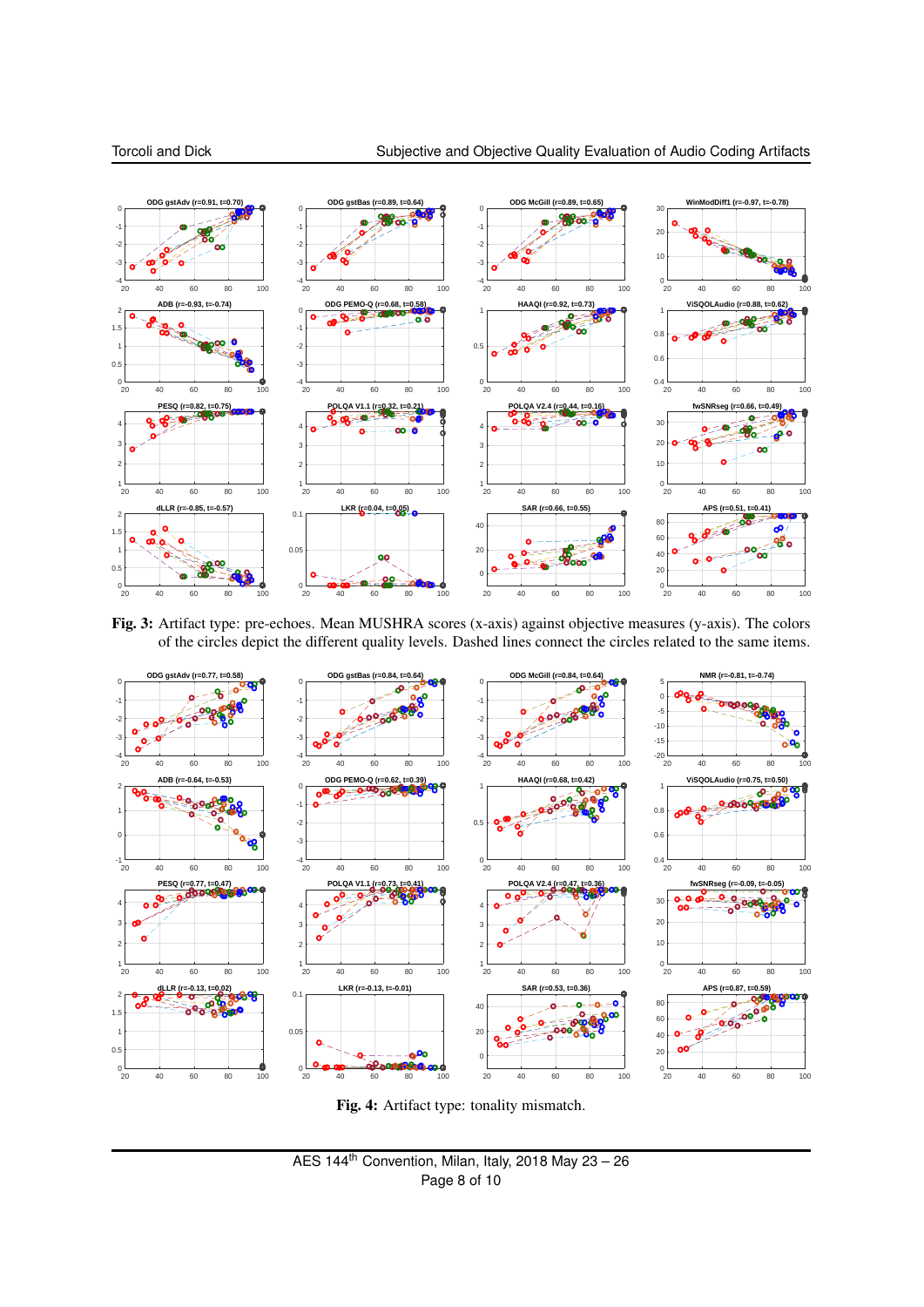

Fig. 5: Artifact type: unmasked noise. Mean MUSHRA scores (x-axis) against objective measures (y-axis). The colors of the circles depict the quality levels. Dashed lines connect the circles related to the same items.

#### **References**

- [1] S. Bech and N. Zacharov, *Perceptual Audio Evaluation - Theory, Method and Application*. John Wiley & Sons, 2006.
- [2] S. Dick, N. Schinkel-Bielefeld, and S. Disch, "Generation and Evaluation of Isolated Audio Coding Artifacts," in *Proc. AES 143rd Conv.*, 2017.
- [3] M. Erne, "Perceptual Audio Coders "What To Listen For"," in *Proc. AES 111th Conv.*, 2001.
- [4] C. Liu, H. Hsu, and W. Lee, "Compression Artifacts in Perceptual Audio Coding," *IEEE Trans. Audio, Speech, and Language Process.*, vol. 16, no. 4, 2008.
- [5] M. Torcoli and C. Uhle, "On the Effect of Artificial Distortions on Objective Performance Measures for Dialog Enhancement," in *Proc. AES 141st Conv.*, 2016.
- [6] M. Mauch and S. Ewert, "The Audio Degradation Toolbox and its Application to Robustness Evaluation," in *Proc. 14th ISMIR Conf.*, 2013.
- [7] J. Kornycky, B. Gunel, and A. Kondoz, "Comparison of Subjective and Objective Evaluation Methods for Audio Source Separation," in *Proc. Mtgs on Acoust.*, 2008.
- [8] Y. Hu and P. C. Loizou, "Evaluation of Objective Quality Measures for Speech Enhancement," *IEEE Trans. Audio, Speech and Language Process.*, vol. 16, no. 1, 2008.
- [9] P. Mowlaee, R. Saeidi, *et al.*, "Subjective and Objective Quality Assessment of Single-channel Speech Separation Algorithms," in *Proc. IEEE ICASSP*, 2012.
- [10] L. Di Persia, D. Milone, *et al.*, "Perceptual Evaluation of Blind Source Separation for Robust Speech Recognition," *Signal Process.*, vol. 88, no. 10, 2008.
- [11] H. Sun, L. Shue, and J. Chen, "Investigations into the Relationship Between Measurable Speech Quality and Speech Recognition Rate for Telephony Speech," in *Proc. IEEE ICASSP*, 2004.
- [12] T. Yamada, M. Kumakura, and N. Kitawaki, "Performance Estimation of Speech Recognition System Under Noise Conditions Using Objective Quality Measures and Artificial Voice," *IEEE Trans. Audio, Speech and Language Process.*, vol. 14, no. 6, 2006.
- [13] K. Kinoshita, M. Delcroix, *et al.*, "A Summary of the REVERB Challenge: State-of-the-art and Remaining Challenges in Reverberant Speech Processing Research," *EURASIP J. on Advances in Signal Process.*, vol. 2016, no. 1, 2016.
- [14] T. Kastner, "Evaluating Physical Measures for Predicting the Perceived Quality of Blindly Separated Audio Source Signals," in *Proc. AES 127th Conv.*, 2009.
- [15] C. D. Creusere, K. D. Kallakuri, and R. Vanam, "An Objective Metric of Human Subjective Audio Quality